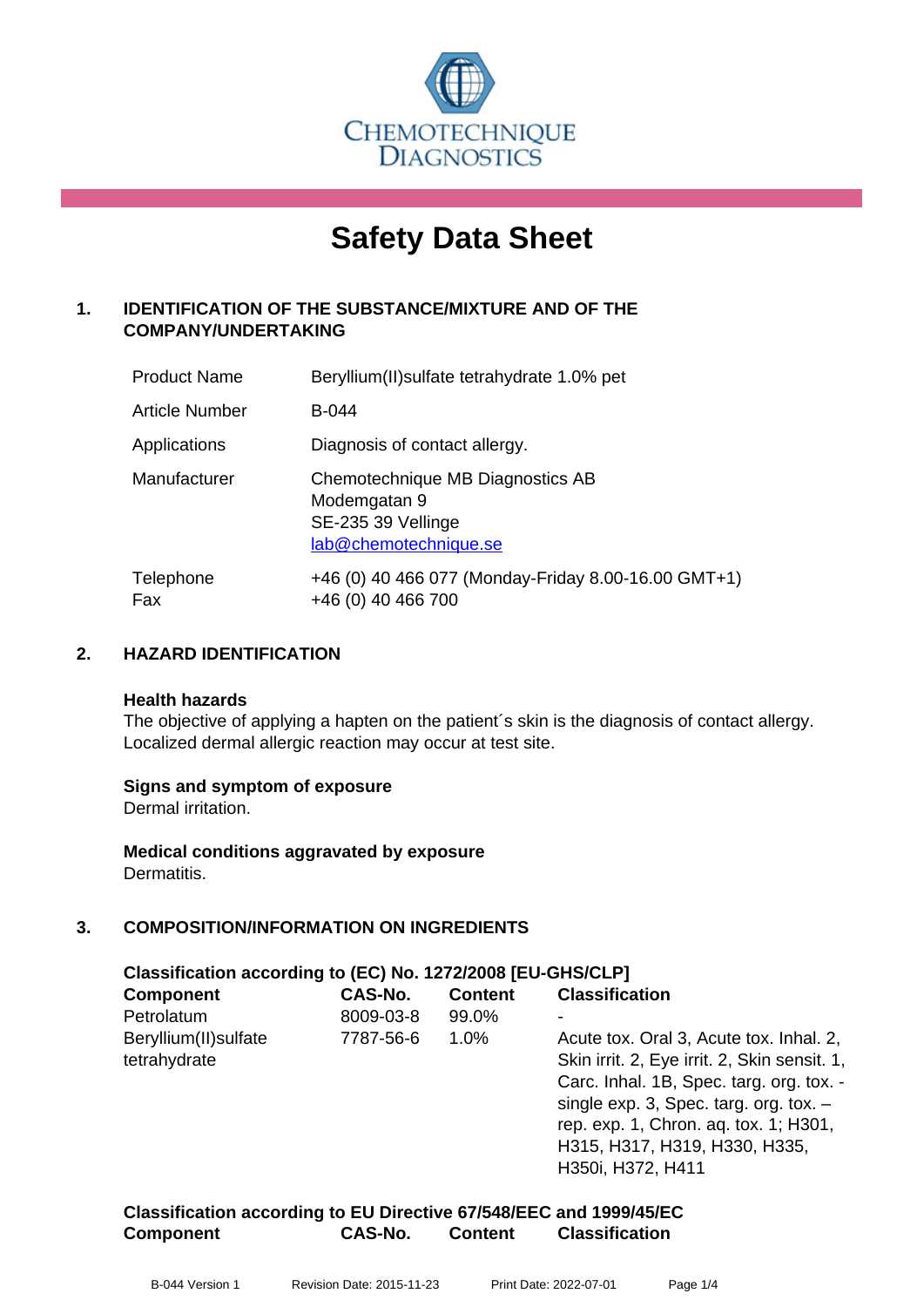| Petrolatum            | 8009-03-8 | 99.0%   | $\sim$                               |
|-----------------------|-----------|---------|--------------------------------------|
| Beryllium(II) sulfate | 7787-56-6 | $1.0\%$ | T+, T, Xi, N; R49, R26, R25, R48/23, |
| tetrahydrate          |           |         | R36/37/38, R43, R51/53               |

#### **4. FIRST AID MEASURES**

**Emergency and first aid procedures** Obtain medical attention.

#### **5. FIRE-FIGHTING MEASURES\***

#### **Suitable extinguish media**

CO2, powder or water spray. Fight larger fires with water spray or alcohol resistant foam.

**For safety reasons unsuitable extinguishing agents** Water with full jet.

**Special protective equipment for fire-fighters** Wear self-contained respiratory protective device. Wear fully protective suit.

\*Data is shown for petrolatum only

#### **6. ACCIDENTAL RELEASES MEASURES**

**Steps to be taken if material is released or spilled** Contain and place in a closed container.

#### **7. HANDLING AND STORAGE**

**Precautions to be taken in handling and storage** Store dark at 5-8°C. Avoid extended exposure to light. FOR EXTERNAL USE ONLY.

#### **8. EXPOSURE CONTROLS/PERSONAL PROTECTION**

**Respiratory protection** Not required.

## **Ventilation**

Local exhaust.

### **Protective gloves**

Disposal gloves.

#### **Eye protection**

Not required with normal use.

#### **Work/Hygienic practices**

Wash hands after each use.

#### **9. PHYSICAL AND CHEMICAL PROPERTIES**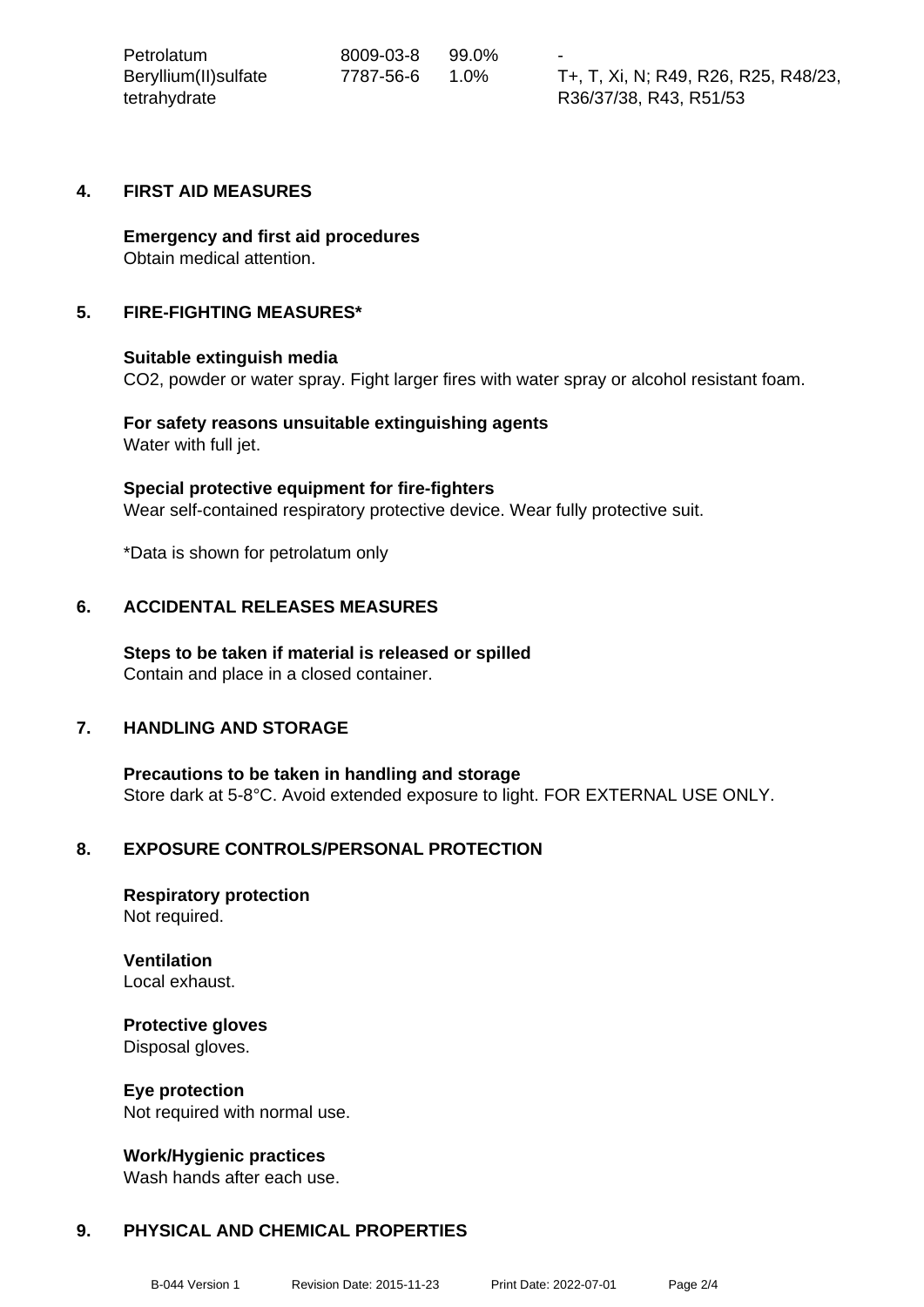| Appearance                                                                                                                                         | Ivory White Semi Solid                                                                                                                                                     |
|----------------------------------------------------------------------------------------------------------------------------------------------------|----------------------------------------------------------------------------------------------------------------------------------------------------------------------------|
| Odour                                                                                                                                              | <b>Odourless</b>                                                                                                                                                           |
| Melting point*<br>Boiling point*<br>Flash point*<br>Self ignition*<br>Danger of explosion*<br>Density*<br>Solubility in/Miscibility with<br>Water* | $50 - 55$ °C<br>No data available<br>$>100^{\circ}$ C<br>Product does not self ignite.<br>Product does not present an explosion hazard.<br>No data available.<br>Insoluble |

\*Data is shown for petrolatum only

#### **10. STABILITY AND REACTIVITY**

#### **Incompability**

May react with strong oxidizing agents.

**Stability**

Stable at recommended storage conditions.

#### **Hazardous byproducts**

Combustion may generate CO, CO2 and other oxides.

**Hazardous polymerization**

Will not occur.

#### **11. TOXICOLOGICAL INFORMATION**

No data available.

#### **12. ECOLOGICAL INFORMATION**

No data available.

#### **13. DISPOSAL CONSIDERATIONS**

**Waste disposal method** Comply with federal, state/provincial and local regulation.

#### **14. TRANSPORT INFORMATION**

Not dangerous goods.

#### **15. REGULATORY INFORMATION**

The classification is according to the latest editions of the EU lists, and extended by company and literature data.

#### **16. OTHER INFORMATION**